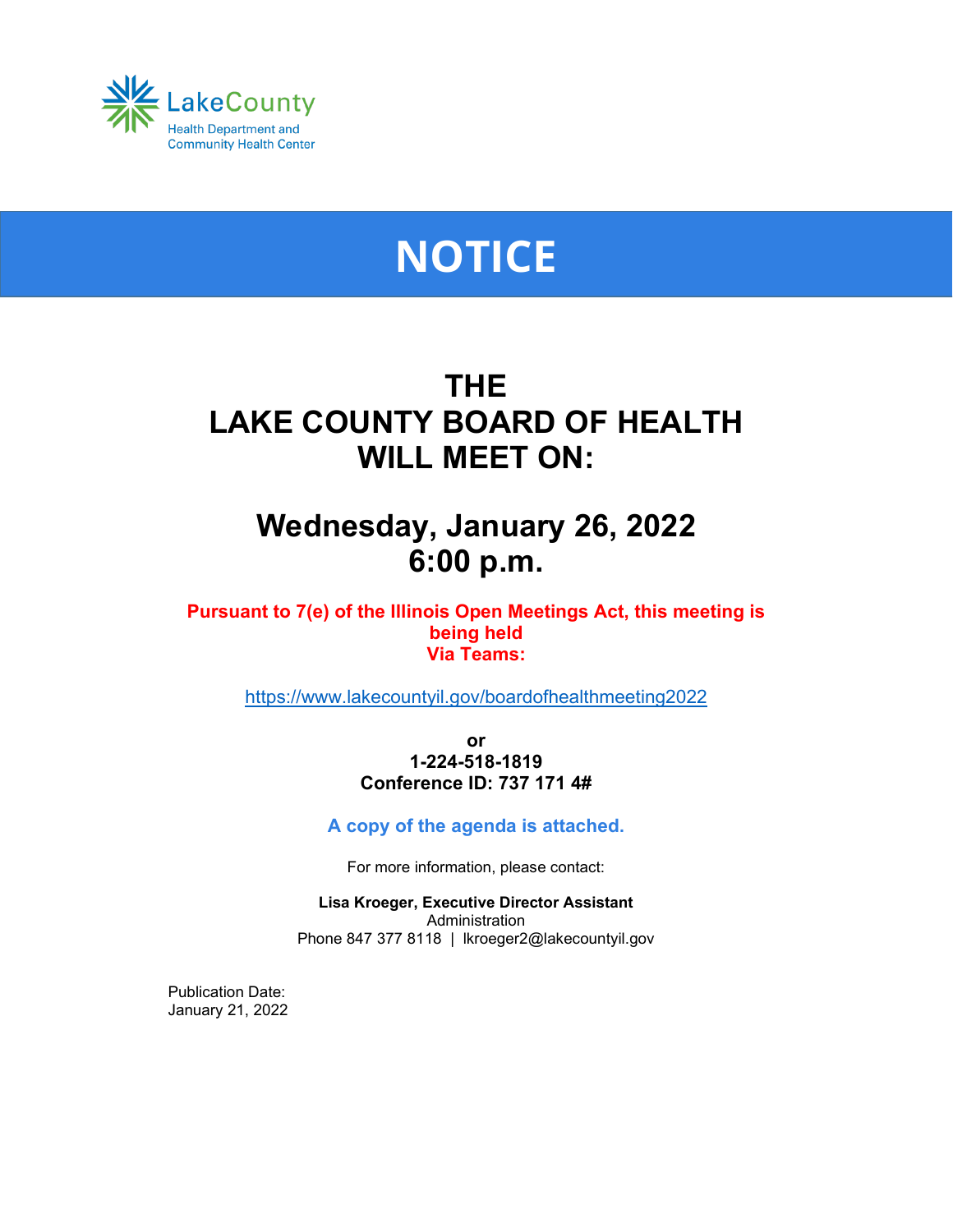# **Lake County Illinois**

*Lake County Health Department and Community Health Center 3010 Grand Avenue Waukegan, Illinois Conference Room #3112*



# **Meeting Agenda - Final**

**Wednesday, January 26, 2022**

**6:00 PM**

**Via Teams: www.lakecountyil.gov/boardofhealthmeeting2022 or 1-224-518-1819, Conference ID 737 171 4#**

**Lake County Board of Health**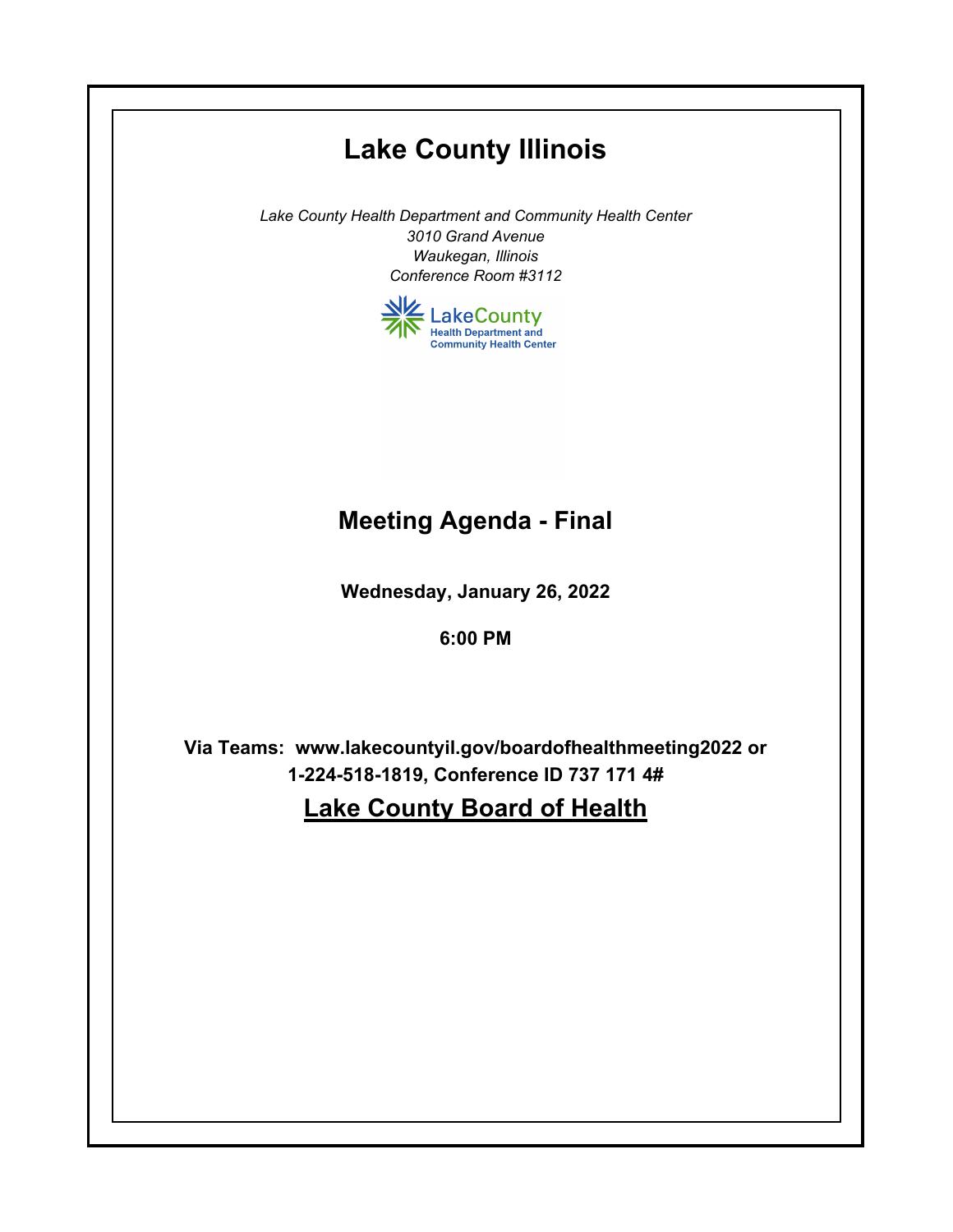**Pursuant to Section 7(e) of the Illinois Open Meetings Act and the Written Determination of Need of the Lake County Board of Health President, this meeting will be held via audio and video conference and in the Board Room on the 3rd Floor of the Lake County Health Department at 3010 Grand Avenue, Waukegan, Illinois.**

**PUBLIC VIEWING: Participation in the meeting will be via Teams (https://www.lakecountyil.gov/boardofhealthmeeting2022 or 1-224-518-1819, Conference ID 737 171 4#). Please note that by joining the meeting by video or audio conference your name or phone number may be visible (in whole or in part) to others participating in the meeting. Per the Written Determination of Need of the Lake County Board of Health President, in accordance with section 120/7(e)(4) of the OMA, in-person attendance by members of the public will be available in the Board Room on the 3rd Floor of the Lake County Health Department at 3010 Grand Avenue, Waukegan, Illinois.**

**PUBLIC COMMENT: Public comments are welcomed and encouraged. Emailed public comments received by 8:30 a.m. the day of the meeting will be read at the beginning of the meeting under Public Comment in the order they are received or, at the discretion of the Board President, with the agenda item the comment addresses. Comments received during the meeting will be held until the end of the meeting. Please note: Public Comment is limited to three minutes per individual or spokesperson pursuant to the Board of Health Bylaws. All comments received will be included in the Board's meeting minutes regardless of whether they are read aloud at the meeting.**

**Email public comments to lkroeger2@lakecountyil.gov with the following:**

- **• Subject Title: Lake County Board of Health Meeting**
- **• Name**
- **• Street Address (Optional)**
- **• City, State (Optional)**
- **• Phone (Optional)**
- **• Organization, agency, etc. being represented. (If representing yourself, put "Self")**
- **• Topic or Agenda Item Number followed by Public Comment.**

**Public in attendance on the 3rd Floor of the Lake County Health Department at 3010 Grand Avenue, Waukegan, Illinois, may provide public comment. Public with no access to email may leave a message with the Board of Health Office at 847-377-8118.**

- **0. [21-1230](http://lakecounty.legistar.com/gateway.aspx?m=l&id=/matter.aspx?key=22000)** President's Determination of Need to Meet by Audio or Video Conference. *Attachments:* [Determination of Need for BOH Mtgs to be Held by Audio or Video 8.18.21](http://lakecounty.legistar.com/gateway.aspx?M=F&ID=285ff53f-1509-4496-b4db-fe34550a83ab.pdf)
- **1. Call to Order**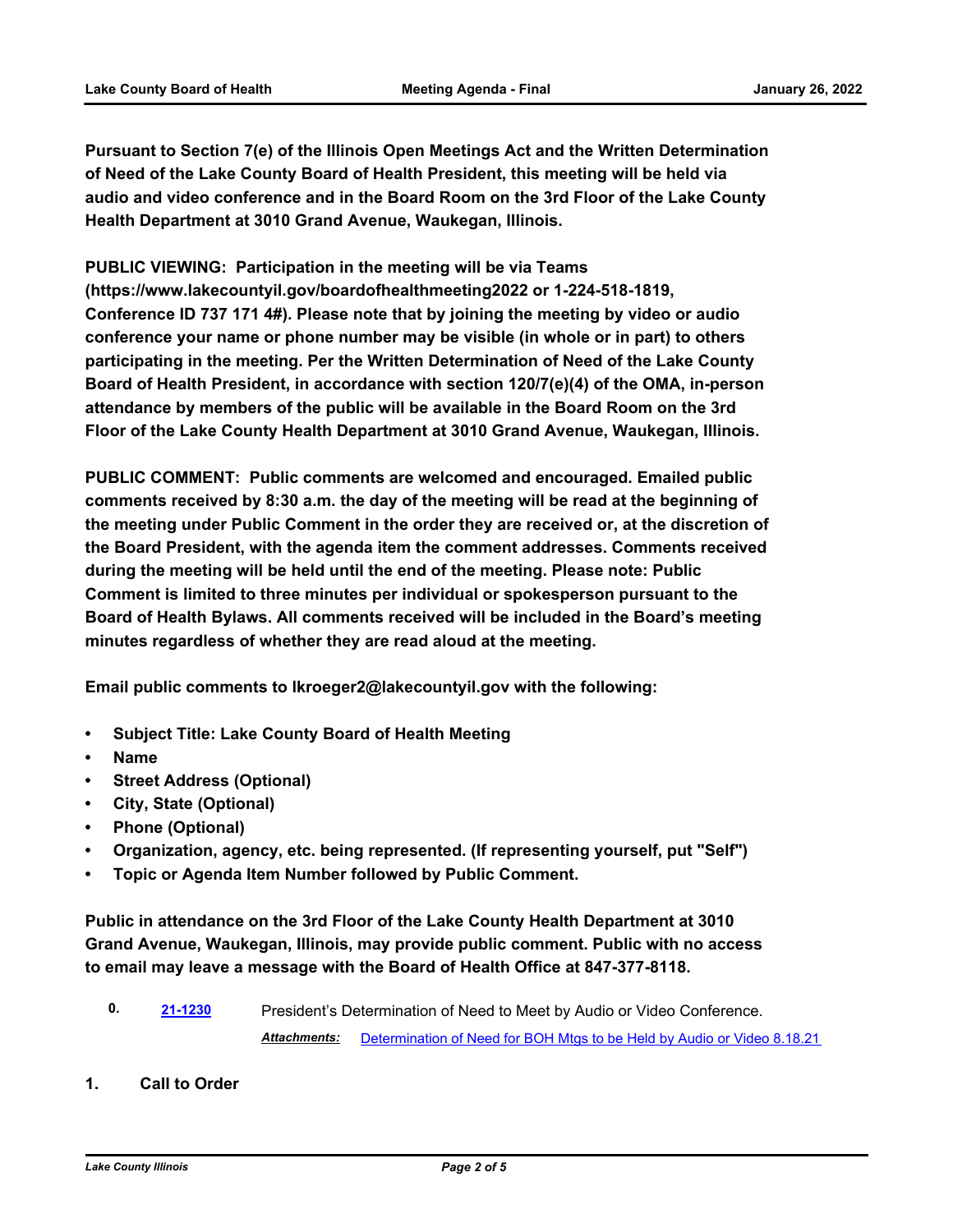# **2. Pledge of Allegiance**

#### **3. Approval of Minutes**

**3.1 [21-1983](http://lakecounty.legistar.com/gateway.aspx?m=l&id=/matter.aspx?key=25758)** November 17, 2021 Meeting Minutes *Attachments:* [BOH Minutes 11.17.21 - DRAFT](http://lakecounty.legistar.com/gateway.aspx?M=F&ID=d902a0c1-8b0e-497c-92bd-2272f7c2d90e.pdf)

### **4. Public Comment to the Board**

#### **5. Awards, Recognitions, Appointments and Reappointments**

# **6. Presentations**

**6.1 [22-0083](http://lakecounty.legistar.com/gateway.aspx?m=l&id=/matter.aspx?key=25864)** Health Informatics and Technology (HIT) 5-Year Blueprint - McMillan-Wilhoit *Attachments:* [HIT Five Year Road Map 2022](http://lakecounty.legistar.com/gateway.aspx?M=F&ID=3ee1a93f-02a8-4fcc-986f-d75843c6c94a.pdf)

#### **7. President's Report**

## **8. Action Items**

- **8.1 [22-0098](http://lakecounty.legistar.com/gateway.aspx?m=l&id=/matter.aspx?key=25879)** Illinois Department of Public Health, COVID-19 Mass Vaccination, \$1,436,200 Grant Increase and Extension Approval - Kritz Attachments: [BOH-PRE-COVID-19 Mass Vaccination-1b](http://lakecounty.legistar.com/gateway.aspx?M=F&ID=7222f18c-f33a-4260-8863-6b722d7fa62f.pdf)
- **8.2 [22-0099](http://lakecounty.legistar.com/gateway.aspx?m=l&id=/matter.aspx?key=25880)** Illinois Department of Human Services, Family Case Management, \$142,180 Grant Increase Approval - Kritz *Attachments:* [BOH-PRE-FCM-1b](http://lakecounty.legistar.com/gateway.aspx?M=F&ID=3b4fa6f0-5add-492d-a508-fd8183798349.pdf)
- **8.3 [22-0100](http://lakecounty.legistar.com/gateway.aspx?m=l&id=/matter.aspx?key=25881)** Illinois Department of Public Health, Pre-Exposure Prophylaxis, \$55,996 Grant Increase Approval - Kritz *Attachments:* [BOH-PRE-PrEP-1b](http://lakecounty.legistar.com/gateway.aspx?M=F&ID=116a9127-5ed0-4398-9501-c22f7739a1cd.pdf)
- **8.4 [22-0101](http://lakecounty.legistar.com/gateway.aspx?m=l&id=/matter.aspx?key=25882)** Illinois Department of Public Health, Influenza Vaccine Promotion, \$25,000 New Grant Approval - Kritz *Attachments:* [BOH-PRE-IVP-1b](http://lakecounty.legistar.com/gateway.aspx?M=F&ID=b5944cd5-bc7d-4a6a-8c68-c3d5ee99c1dd.pdf)

**8.5 [21-1989](http://lakecounty.legistar.com/gateway.aspx?m=l&id=/matter.aspx?key=25764)** FY 2021 HRSA ARP Health Center Construction & Capital Improvements (C8E) - \$927,053 - Grant Approval - Nordstrom *Attachments:* [HRSA C8E \\$927K](http://lakecounty.legistar.com/gateway.aspx?M=F&ID=5d05cc6e-96d4-4372-9d02-c1a202b3d9e4.pdf)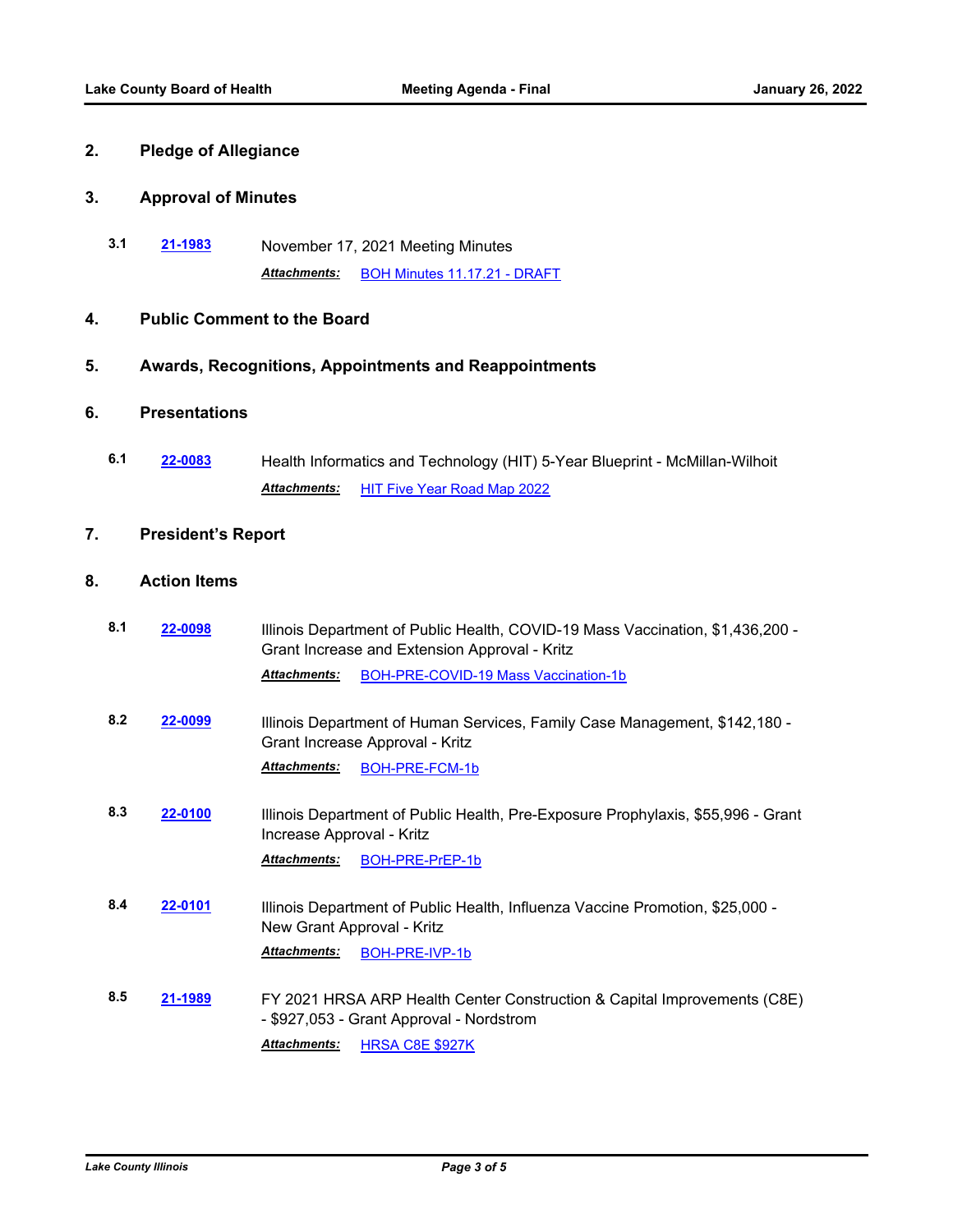| 8.6 | 21-1990 | FY 2022 Illinois Children's Healthcare Foundation and Delta Dental of Illinois<br>Foundation - Grant Approval - \$200,000.00 - Zun |                                   |
|-----|---------|------------------------------------------------------------------------------------------------------------------------------------|-----------------------------------|
|     |         |                                                                                                                                    | Attachments: ILCHF & DDILF \$200K |

**8.7 [22-0102](http://lakecounty.legistar.com/gateway.aspx?m=l&id=/matter.aspx?key=25883)** Illinois Environmental Protection Agency, Solid Waste Enforcement, \$31,902 - Contract Increase Approval - Mackey *Attachments:* [BOH-EH-SWEC-1b](http://lakecounty.legistar.com/gateway.aspx?M=F&ID=20aa8bc6-0ee5-4780-be9b-eb28339551bd.pdf)

**8.8 [21-1986](http://lakecounty.legistar.com/gateway.aspx?m=l&id=/matter.aspx?key=25761)** Ratification of Crisis Care System Program, \$2,295,984; \$1,906,759

replacement, additional and new Illinois Department of Human Services funds and \$389,225 in new program income to Behavioral Health - Grant/Program Income Approval - Johnson

*Attachments:* [CCS \\$1.867M](http://lakecounty.legistar.com/gateway.aspx?M=F&ID=4bd86873-e117-4514-aa1c-21de9c35d450.pdf)

- **8.9 [21-1987](http://lakecounty.legistar.com/gateway.aspx?m=l&id=/matter.aspx?key=25762)** Ratification of Illinois Department of Health and Family Services \$74,000 Additional Medicaid Match Funds Approval - Nordstrom *Attachments:* [MM EA LMS \\$74K](http://lakecounty.legistar.com/gateway.aspx?M=F&ID=f18c3191-b97c-49fb-9dd7-9d7bcba9c98d.pdf)
- **8.10 [21-1988](http://lakecounty.legistar.com/gateway.aspx?m=l&id=/matter.aspx?key=25763)** Ratification of Learning Management System Award of Request for Proposal #21110 - Nordstrom
- **8.11 [22-0042](http://lakecounty.legistar.com/gateway.aspx?m=l&id=/matter.aspx?key=25824)** Ratification of Provider Appointments and Reappointments Maine
- **8.12 [22-0087](http://lakecounty.legistar.com/gateway.aspx?m=l&id=/matter.aspx?key=25868)** Provider Appointments and Reappointments Maine
- **8.13 [21-1984](http://lakecounty.legistar.com/gateway.aspx?m=l&id=/matter.aspx?key=25759)** 2022 Board of Health Committee Appointments *Attachments:* [2022 BOH Committee Appointments](http://lakecounty.legistar.com/gateway.aspx?M=F&ID=f7c2b31a-13a4-4f69-9cbf-9fb366f476ba.pdf)

### **9. Discussion Items**

**9.1 [21-1985](http://lakecounty.legistar.com/gateway.aspx?m=l&id=/matter.aspx?key=25760)** Annual Review of Cooperative Operational Agreement - Pfister *Attachments:* [BOH GC COA 2.23.22](http://lakecounty.legistar.com/gateway.aspx?M=F&ID=f36ae416-1b0d-48da-97df-0f74d35dfd3f.pdf)

# **10. Attachments for Board Review**

**10.1 [22-0104](http://lakecounty.legistar.com/gateway.aspx?m=l&id=/matter.aspx?key=25885)** Media Placement Highlights - Nordstrom *Attachments:* [Media\\_Placement\\_Highlights\\_202112](http://lakecounty.legistar.com/gateway.aspx?M=F&ID=ac1eada6-ff95-44f6-9c47-5f63140ed49d.pdf)

# **11. Lake County Community Health Center Governing Council Update**

# **12. Lake County Tuberculosis Board Update**